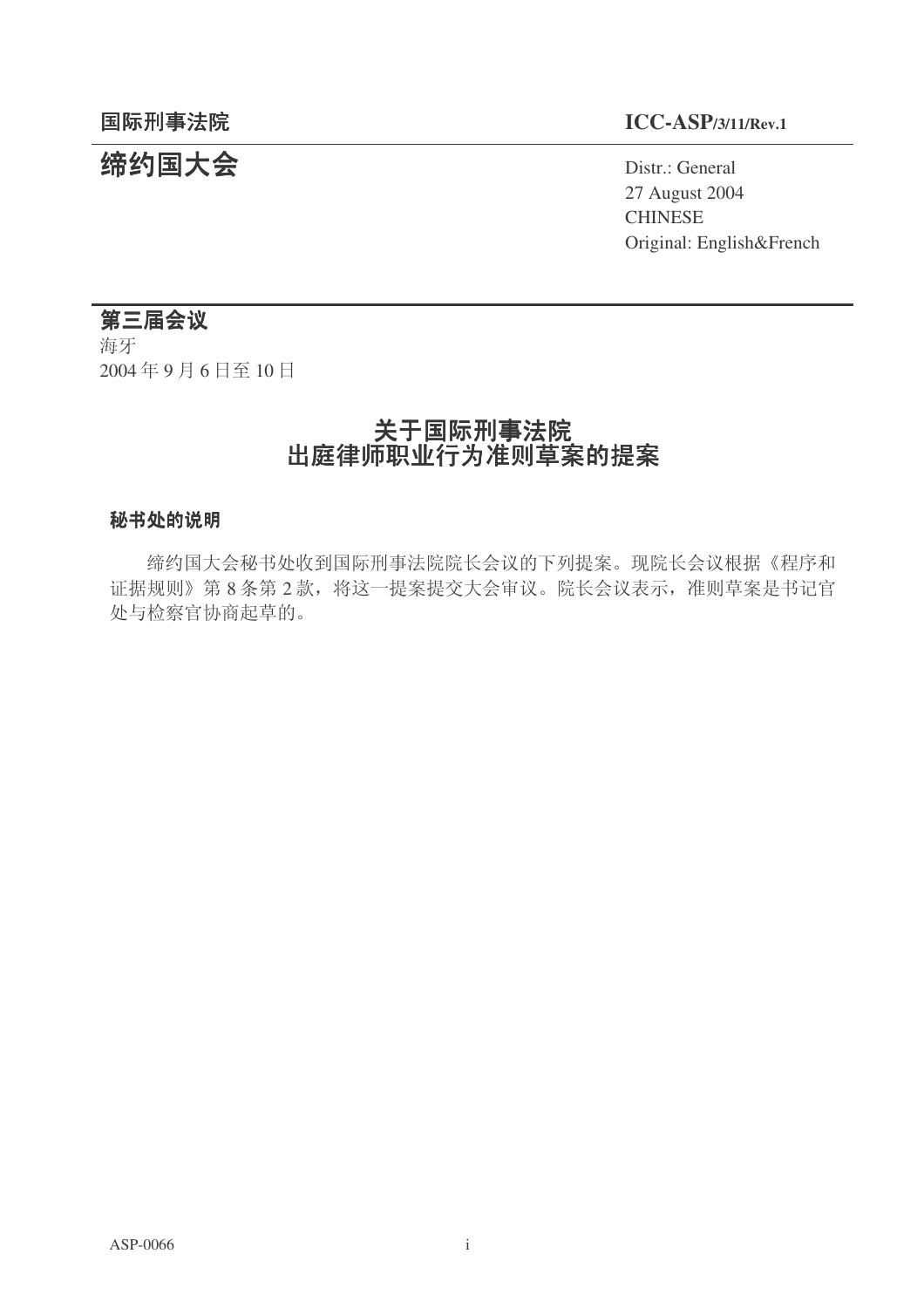# 律师职业行为准则草案

# 目录

# 第1章

| 一般条款 |  |
|------|--|
| 第1节  |  |
| 总论   |  |
|      |  |
|      |  |
|      |  |
|      |  |
| 第2节  |  |
| 通则   |  |
|      |  |
|      |  |
|      |  |
|      |  |
|      |  |

# 第2章

| 律师的代理权 |
|--------|
| 第1节    |
| 代理协议   |
|        |
|        |
|        |
|        |
|        |
|        |
|        |
|        |
|        |
| 第2节    |
|        |
|        |
|        |
|        |
|        |
| 第3章    |
|        |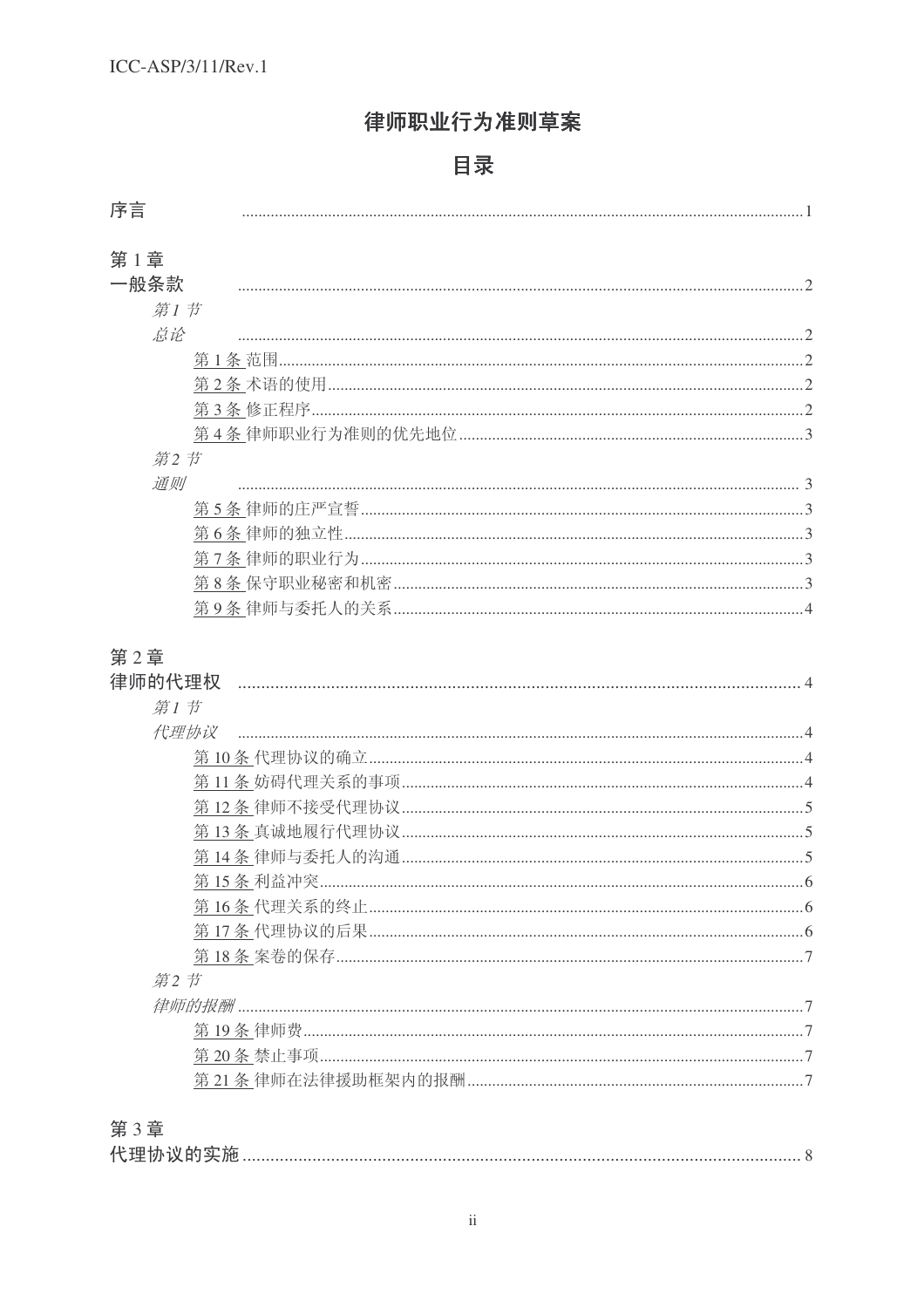#### 第1节

# 第4章

# 纪律制度

| $10$ |  |
|------|--|
|      |  |
|      |  |
|      |  |
|      |  |
|      |  |
|      |  |
|      |  |
|      |  |
|      |  |
|      |  |
|      |  |
|      |  |
|      |  |
|      |  |
|      |  |

# 第5章 生效

| 一一 |  |
|----|--|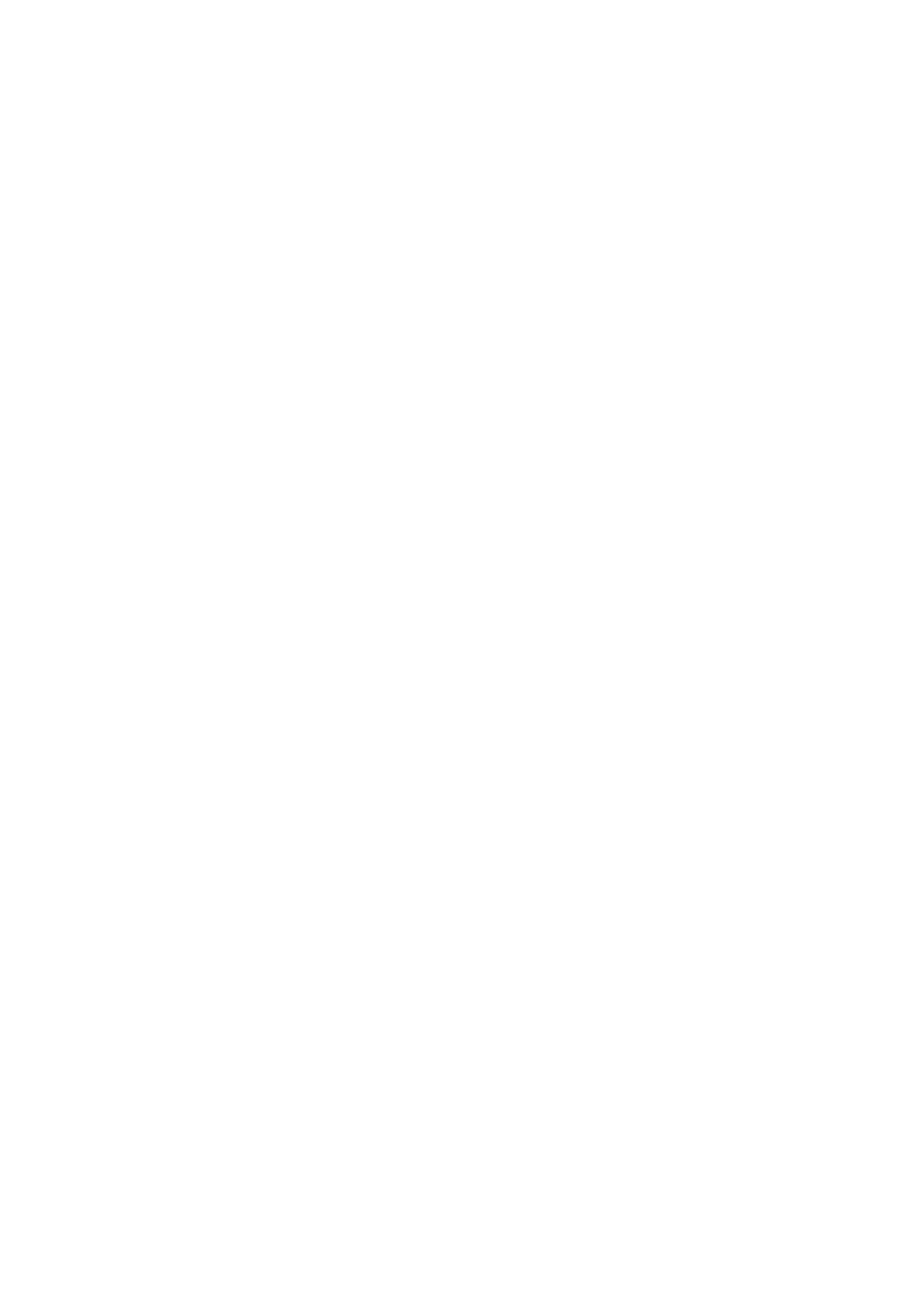# 律师职业行为准则草案

# 序言

考虑到《程序和证据规则》第8条;

考虑到《规则》第20 条第 3 款;

考虑到书记官长与代表律师协会和律师的独立组织举行的磋商;

认识到规范法律专业实践和道德标准的一般原则;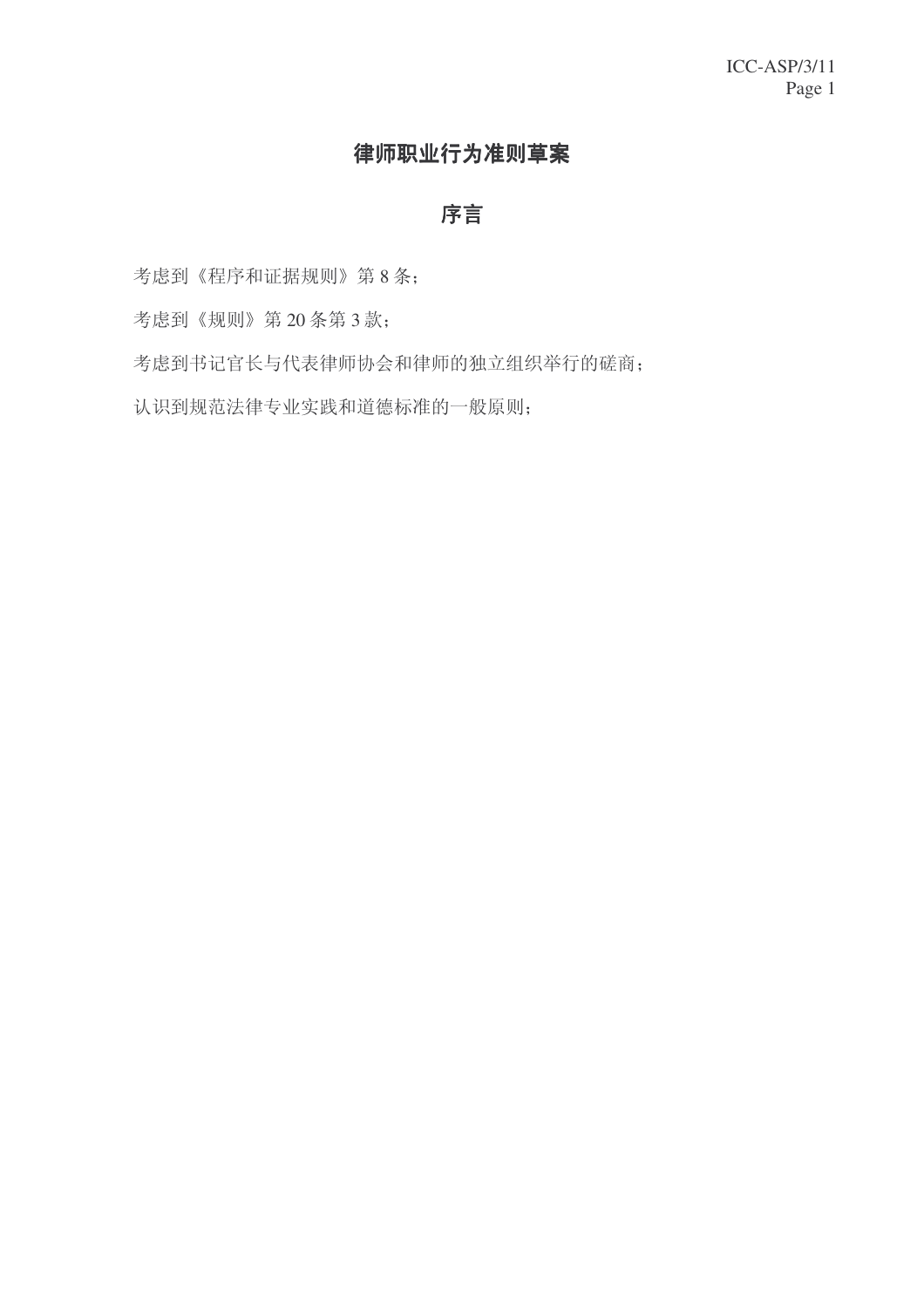第1章 一般条款 第1 节

# 点论 第1条 范围

1. 本准则适用于在国际刑事法院从业的律师。

2. 律师必须监督其助手和包括调查员、办事员或研究员在内的其他员工的工作,以保证他 们遵守本准则。

# 第2条 术语的使用

1. 本准则使用的所有术语均采用《规约》、《程序和证据规则》、《法院条例》和《书记 官处条例》中的定义, 或采用以下的定义。

- 2. 在本文件中:
	- "协作人"指在与律师同一家律师事务所中任协作人的律师的伙伴;
	- "国家主管机关"指律师所属的律师协会或有权管理和监督律师、法官、检察员或 法学教授的活动的行政机构:
	- "委托人"指由律师帮助或代表的个人,无论其接受法律援助与否:
	- "辩护团"指律师和在其监督下工作的所有人员:
	- "协议"指在法院面前将律师及其委托人结合在一起的口头或书面法律关系。

# 第3条 修正程序

1. 对本准则的任何修正案须随解释材料一起同时以法院的两种语文提交书记官长。

2. 书记官长在适当时应将提案连同在与检察官以及必要时与任何代表律师协会和律师的独 立组织、特别是缔约国大会可能协助成立的任何组织协商之后撰写的一份解释报告提交院长 会议。

3. 院长会议在与检察官协商之后, 应向缔约国大会提出报告, 并在适当时提交对提案的修 正案草案。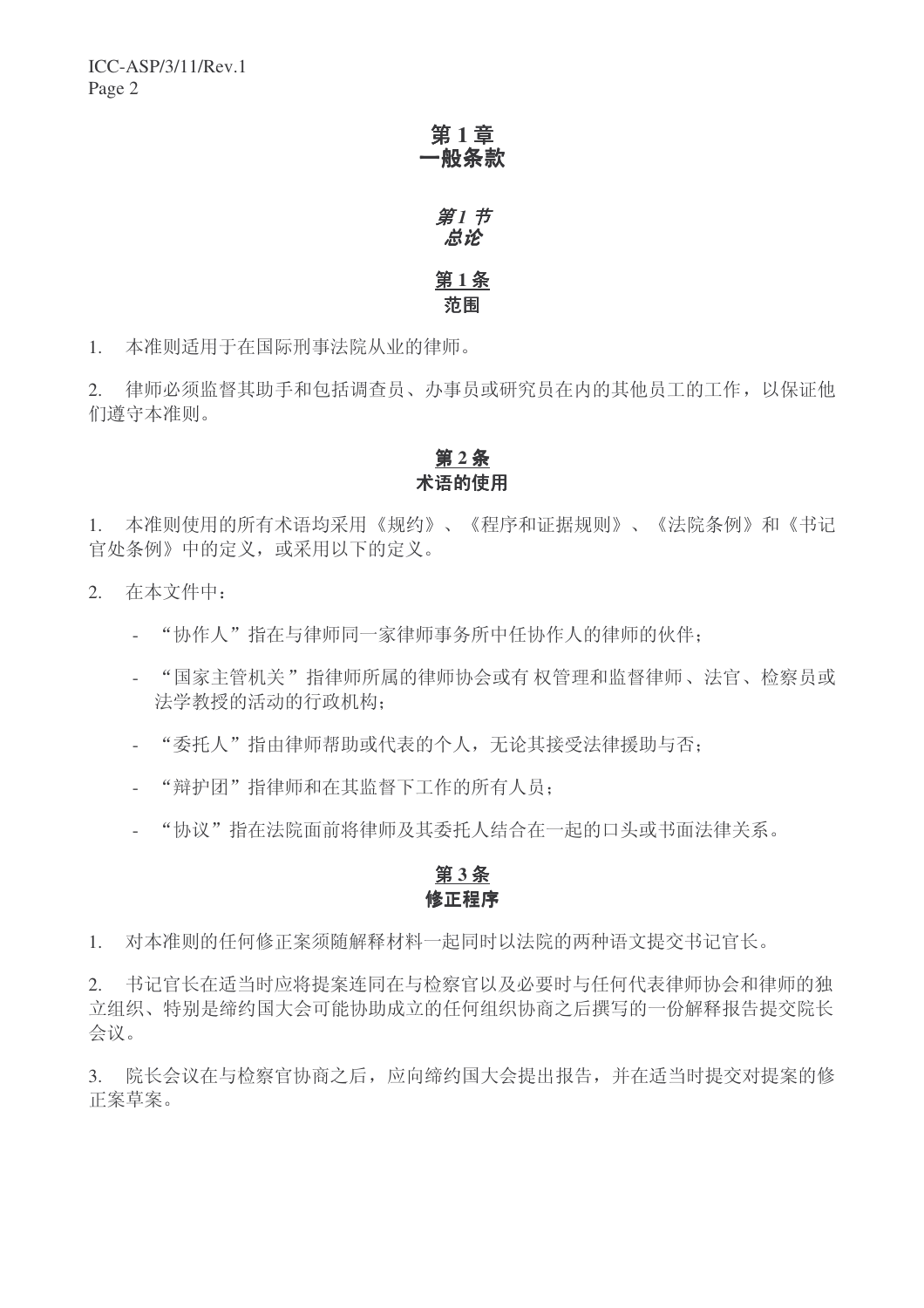## 第4条 律师职业行为准则的优先地位

凡本准则与律师有义务遵守的任何其他道德规范或职业责任有冲突,律师在国际刑事法 院的实践和职业道德规范以本准则的条款为准。

#### 第2节 通则

# 第5条 律师的庄严宣誓

在就职以前, 律师应在法院做以下庄严宣誓: "我庄严宣誓, 我在国际刑事法院履行职 责和执行任务时, 将克尽忠诚, 勤勉、正直, 自由、独立行事, 尽职尽责, 并将谨守专业秘 密。"

# 第6条 律师的独立性

- 1. 律师在工作时应无所畏惧,并应绝对诚实、独立和自由。
- 2. 律师不得:
	- (a) 因外部压力而放弃其独立性、忠诚和自由:
	- (b) 从事任何可能导致合理推断其独立性已受到损害的行为。

## 第7条 律师的职业行为

1. 律师在与法庭、检察官和检察官办公室人员、书记官长和书记官处人员、委托人、对方 律师、被告、被害人、证人和参与诉讼的任何其他人的关系中, 应谦恭有礼。

2. 律师应对法院适用的法律保持高度的胜任能力。他(她)必须参加为保持此种胜任能力 所需要的所有培训活动。

3. 律师在任何时候都应遵守《规约》、《程序和证据规则》、《法院条例》、《书记官处 条例》、以及法院在其诉讼期间可能适用的关于行为和程序的裁决, 包括对本准则的强制执 行。

#### 第8条 保守职业秘密和机密

1. 律师应主动尽一切小心遵守职业秘密,并根据法律和规章的要求保守机密。

2. 律师只能向与其一起工作的人员而且只能为了在有关的案件中能够履行其职务而披露当 然的机密资料还律的机密资料。律师应主动尽一切小心尊重和保守这类资 料的秘密。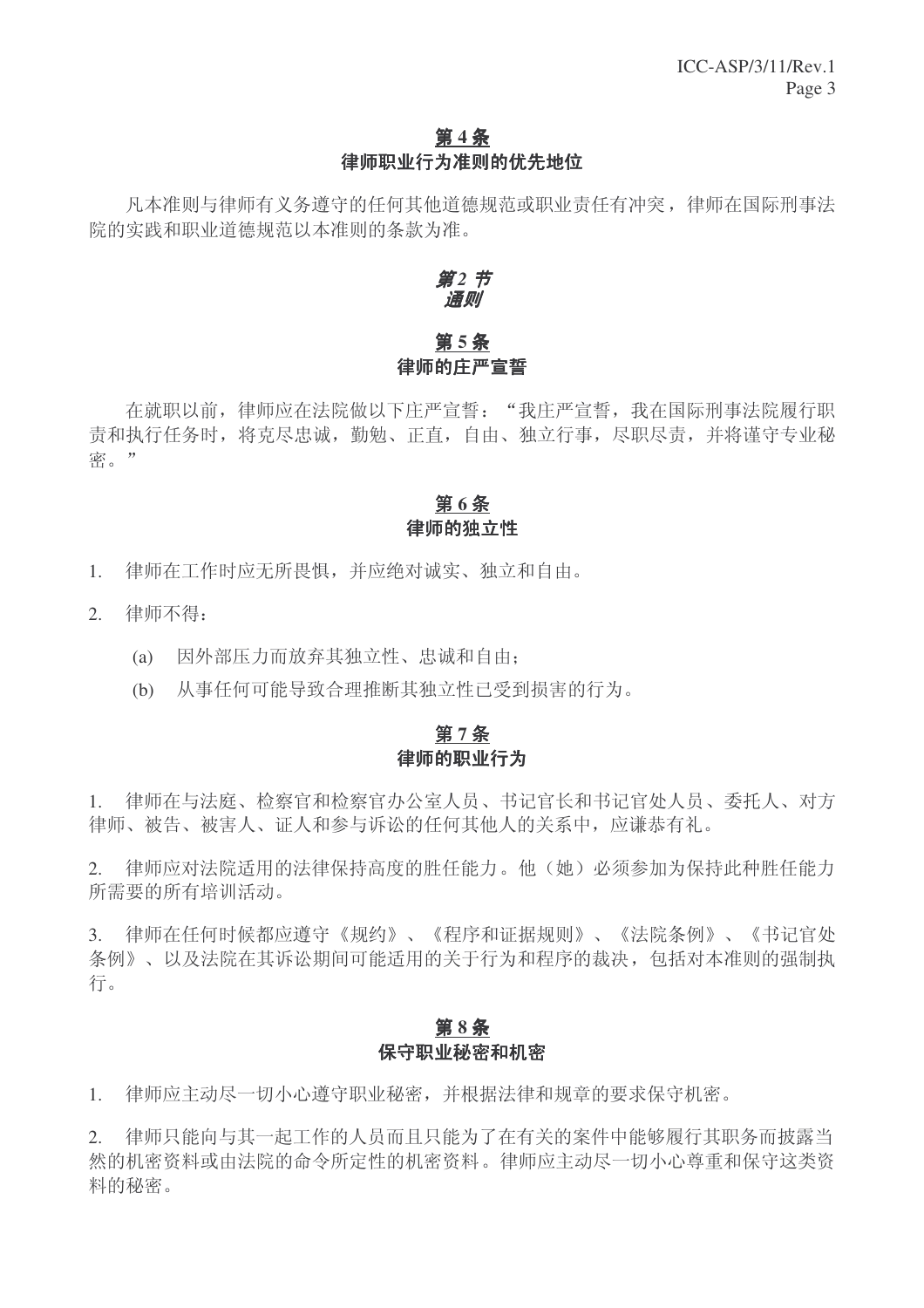3. 当然的机密资料理解为《规则》第73条所指的资料。

4. 律师只能根据《规则》第73 条第 1 款的规定披露当然的机密资料, 如果涉及由法院的 命令所定性的机密资料, 则只能在法院明确取消对披露的限制时才能披露机密资料。

## 第9条 律师与委托人的关系

1. 律师不得对任何其他人,特别是其委托人有任何基于种族、肤色、民族或籍贯、国籍、 公民身份、政治见解、宗教信仰、性别、性倾向、残疾、婚姻状况或任何其他个人或经济状 况的歧视。

2. 在与委托人的关系中, 律师应考虑到委托人的个人情况和特殊需要, 特别是当律师代理 酷刑的被害人: 或身体、心理或性暴力的被害人: 儿童; 老年人或残疾人时。

3. 当委托人就代理关系做出决定的能力因智障或任何其他原因而受到妨碍时,律师应通知 书记官处和有关的法院分庭。此外, 律师还应采取必要的措施, 确保委托人根据《规约》和 《程序和证据规则》得到适当的法律代表。

- 4. 律师不得:
	- (a) 请求或要求与委托人发生性关系, 以此作为提供专业代理的条件:
	- (b) 在与委托人的关系中使用强迫、恐吓或不当影响: 以及
	- (c) 代表或继续代表律师与之保持或曾经发生过性关系的委托人, 如果可以合理预期 此种性关系会导致违反本准则的话。

## 第2章 律师的代理权

#### *第1节* 代理协议

#### 第10条 代理协议的确立

律师接受寻求代理的个人或团体的请求或法院分庭的请求,协议即告成立。

#### 第11条 妨碍代理关系的事项

- 1. 在下列情况下律师不得代理委托人:
	- (a) 如果本案与律师或其协作人以前代表的另一名委托人的案件相同或有实质的联系 且委托人的利益有重大冲突, 除非委托人和早先的委托人 在协商之后给予许可: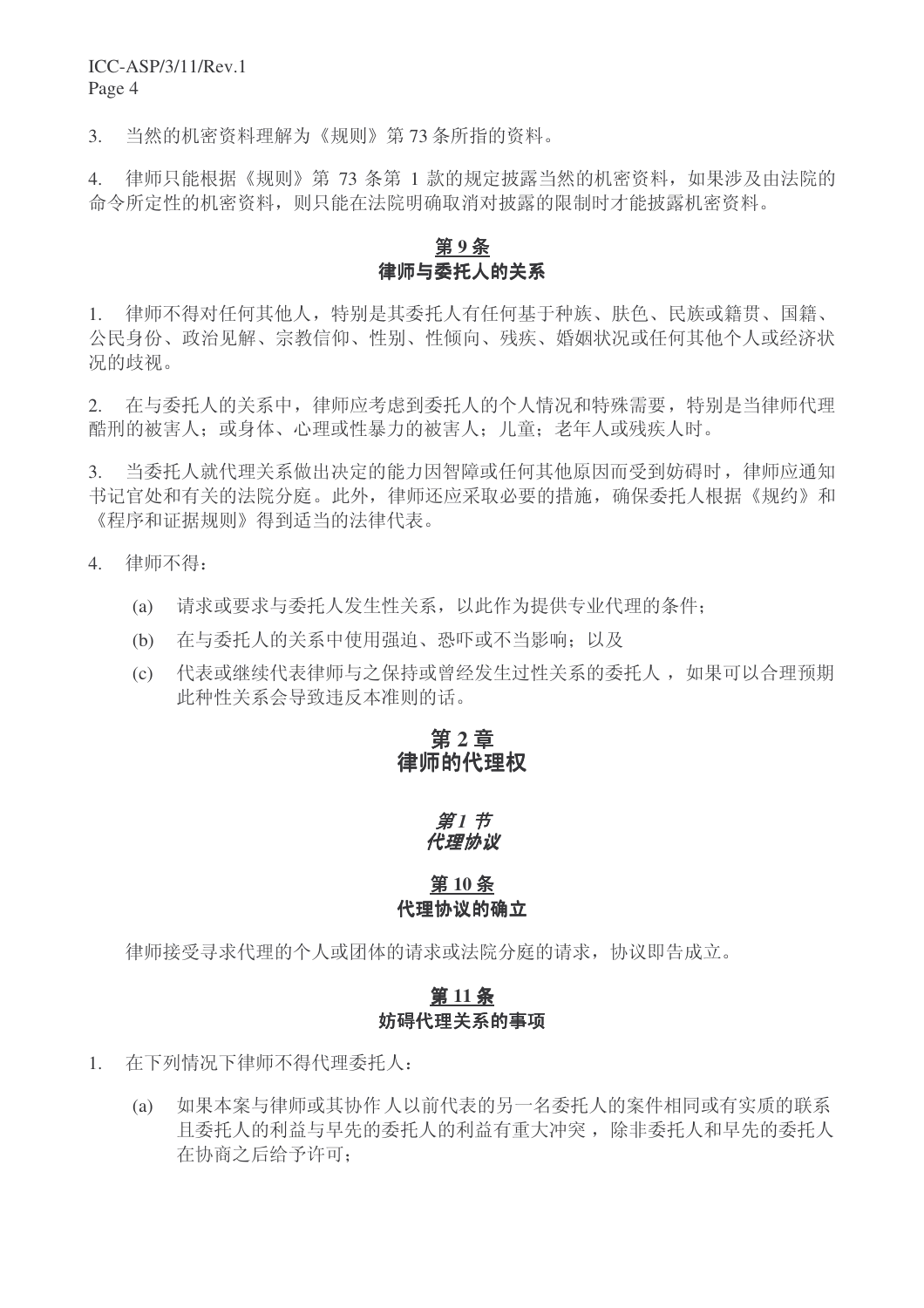- (b) 律师曾作为法院工作人员参与过本案或了解本案的机密资料。但是, 如果法院认 为对司法有益, 应律师的要求, 法院可以命令解除此项障碍。
- 2. 律师不得参与其本人或其协作人有相当的可能性被传唤出庭作证的诉讼,除非:
	- (a) 证词涉及一项无争议事项; 或
	- (b) 证词涉及在本案中所提供的法律服务的性质和价值。

#### 第12条 律师不接受代理协议

- 1. 律师有权拒绝接受代理协议而无需陈述理由。
- 2. 在下列情况下律师有义务拒绝接受协议:
	- (a) 有第15条所指的利益冲突:
	- (b) 律师无力勤勉地处理案情:
	- (c) 律师认为其不具备所需的专长。

#### 第13条 真诚地履行代理协议

1. 委托人和律师的关系是坦率交流和信任的关系, 它要求律师在与委托人相处时应有最大 的真诚。在履行职责时, 律师在任何时候都应公正、忠实和坦诚地对待委托人。

- 2. 在代表委托人时,律师应:
	- (a) 遵守委托人关于代理目标的决定, 但这些决定不能违反律师根据《规约》、《程 序和证据规则》以及本准则所应履行的职责:并
	- (b) 就实现代理目标的方式听取委托人的意见。

# 第14条 律师与委托人的沟通

1. 律师应向委托人提供后者在知情的情况下就代理关系做出决定所合理需要的一切解释。

2. 当律师被解除代理权或主动终止代理关系时, 律师应尽快向原委托人或替代律师移交因 代理关系而收到的任何重要通信,同时不得妨碍在代理关系结束后存续的各项职责。

3. 在与委托人沟通时, 律师应确保为这些沟通事项保守秘密。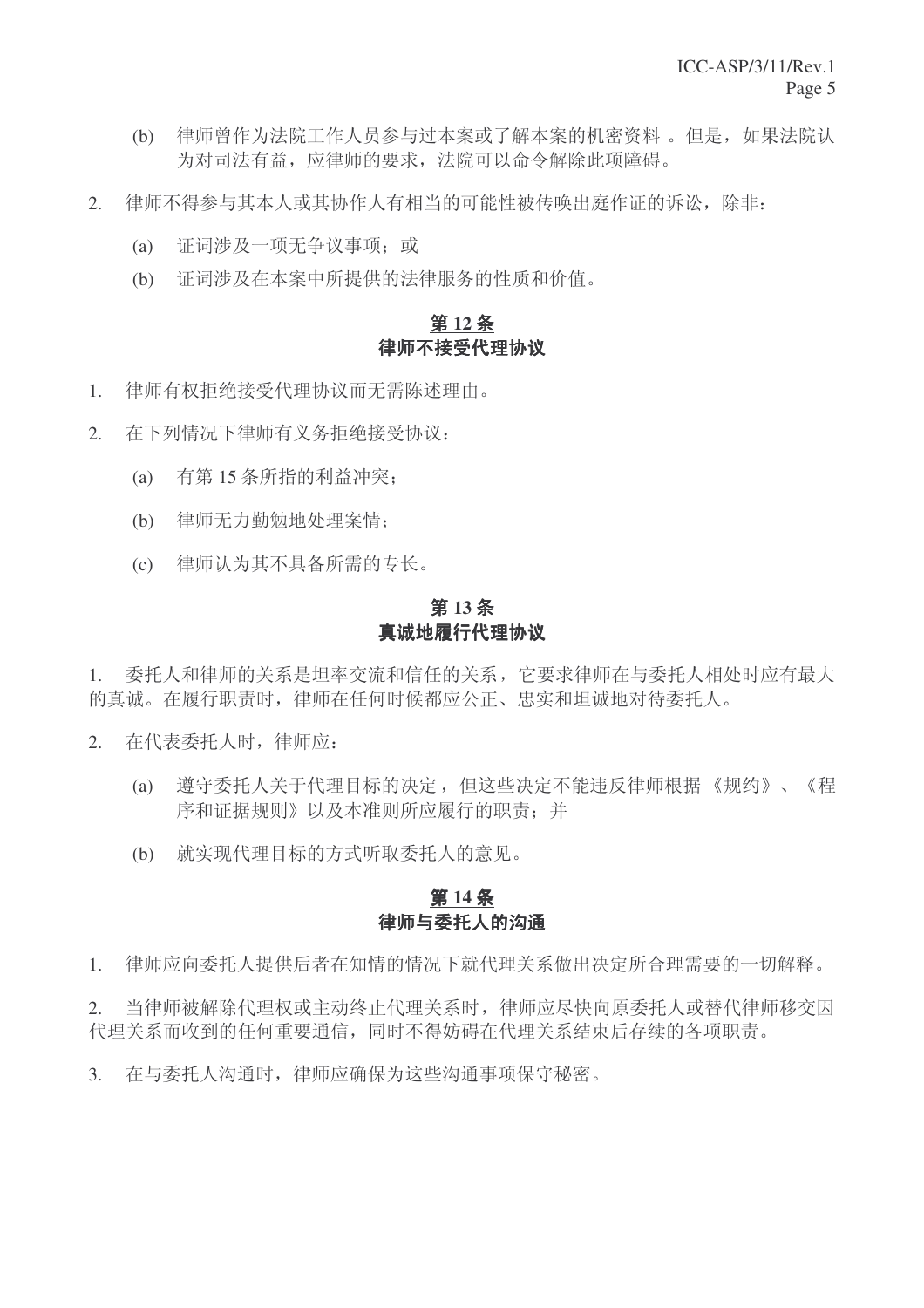# 第15条 利益冲突

1. 律师应尽一切小心确保不发生利益冲突。律师应在适当遵守《规约》、《程序和证据规 则》以及本准则的条款的前提下, 将委托人的利益置于自己或任何其他个人、组织或国家的 利益之前。

2. 当确实发生利益冲突时, 律师应立即将存在利益冲突的事实通知所有可能受到影响的委 托人: 然后, 或者:

- (a) 经法院分庭的事先许可退出; 或者
- (b) 寻求所有可能受到影响的委托人在知情的情况下准许其继续代理关系的书面许  $\overline{\Pi}$

#### 第16条 代理关系的终止

- 1. 如果发生以下情况, 律师可以根据《法院条例》的规定取消协议:
	- (a) 委托人坚持追求律师认为前后矛盾或轻率的目标; 或者
	- (b) 委托人未能履行在律师的服务方面应对律师承担的义务,而且已经得到有关不履 行义务律师将取消代理关系的合理警告。

2. 律师取消代理协议后, 仍须遵守本准则第 8 条以及《规约》和《程序和证据规则》的任 何关于保密的条款。

3. 当律师被委托人解雇时, 律师可以根据《法院条例》的条款被解雇。

4. 当律师的身体或精神状况对其代表委托人的能力有重大妨碍时, 法院分庭可根据其本人 的请求或根据书记官长、委托人或第三方的建议撤消律师的代理权。

5. 律师必须向替代律师转交整个案卷,包括与之有关的任何材料或文件。

#### 第17条 代理协议的后果

- 1. 律师须为委托人提供建议并代表委托人, 直至:
	- (a) 法院审理的案件包括所有上诉最后结案:
	- (b) 法院分庭根据第15 条取消律师的代理协议; 或
	- (c) 指定的律师被撤回。
- 2. 除本准则规定应存续的义务以外,律师对委托人的义务持续至代理关系结束时终止。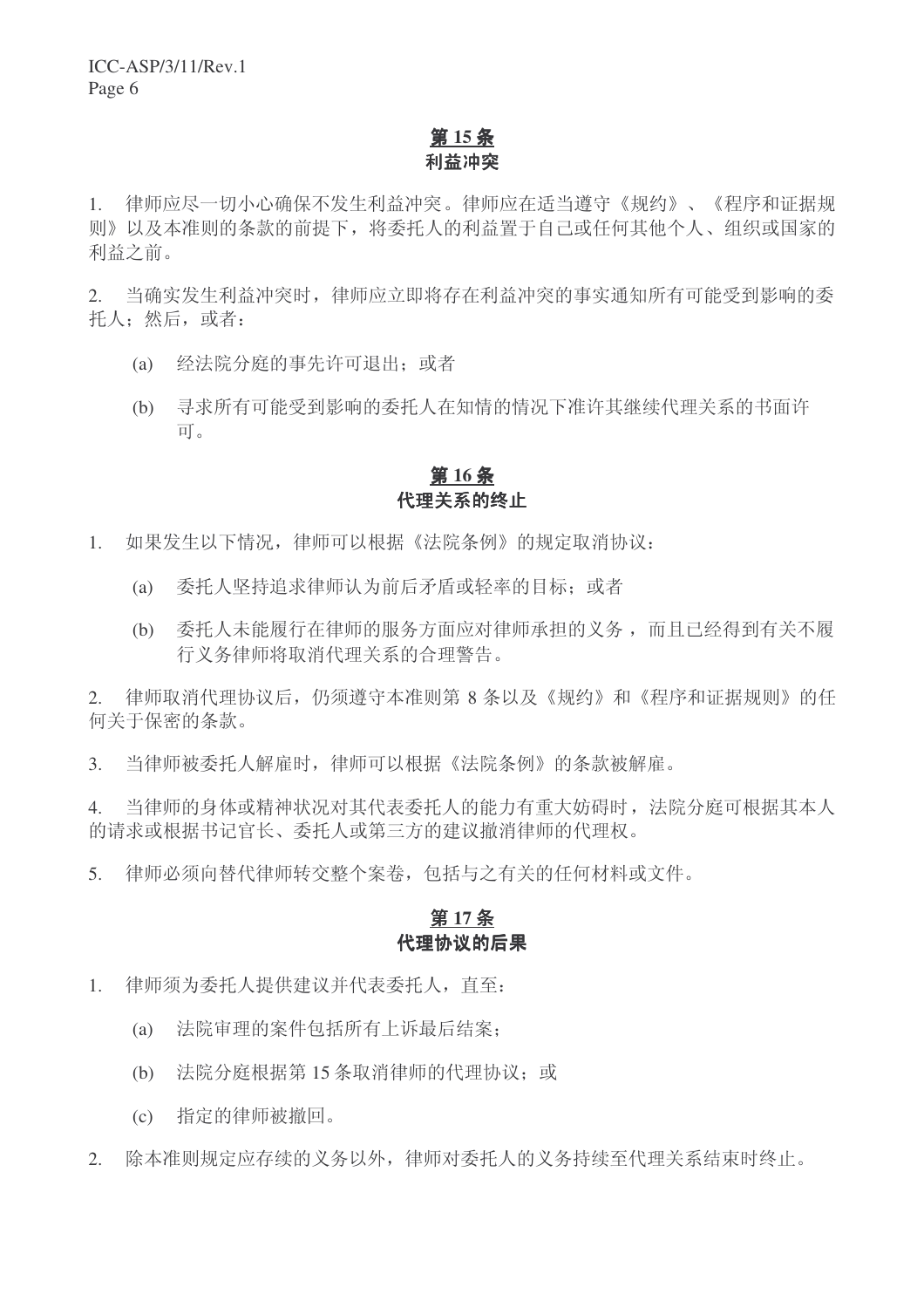# 第18条 案卷的保存

代理关系终止后, 律师应将包含在履行代理协议期间完成的工作文件或记录的案卷保存 五年。除非有充分的根据做出拒绝,律师应允许案卷涉及的委托人杳阅案卷。这一期间结束 后, 律师应就案卷的处置征求委托人、其继承人或书记官长的指示, 同时充分注意保守秘 密。

# 第2节 律师的报酬 第19条 律师费

在签订协议以前, 律师应书面通知委托人收取的费用及其确定标准, 以及计算费用的依 据、开具账单的安排和委托人收到费用账单的权利。

# 第20条 禁止事项

1. 除非经协商后委托人给予书面许可,且律师的独立性和与委托人的关系不会受此影响, 律师不得从委托人以外的渠道接受现金或实物报酬。

2. 律师任何时候均不得将其收费建立在其参与的案件的结果基础之上。

3. 律师不得将委托人的资金与其自己或其雇主或协作人的资金混在一起。律师不得保留为 委托人收到的资金。

4. 律师不得借用委托人的金钱或财产。

## 第21条 律师在法律援助框架内的报酬

1. 委托人受益于法律援助时,律师费只能由法院书记官处支付。律师不得从任何其他来源 接受现金或实物报酬。

2. 律师不得将收自为委托人提供代理的费用或任何其他财产或金钱转让或借贷给委托人或 其亲属、熟人或任何其他第三人或委托人有个人利益的组织。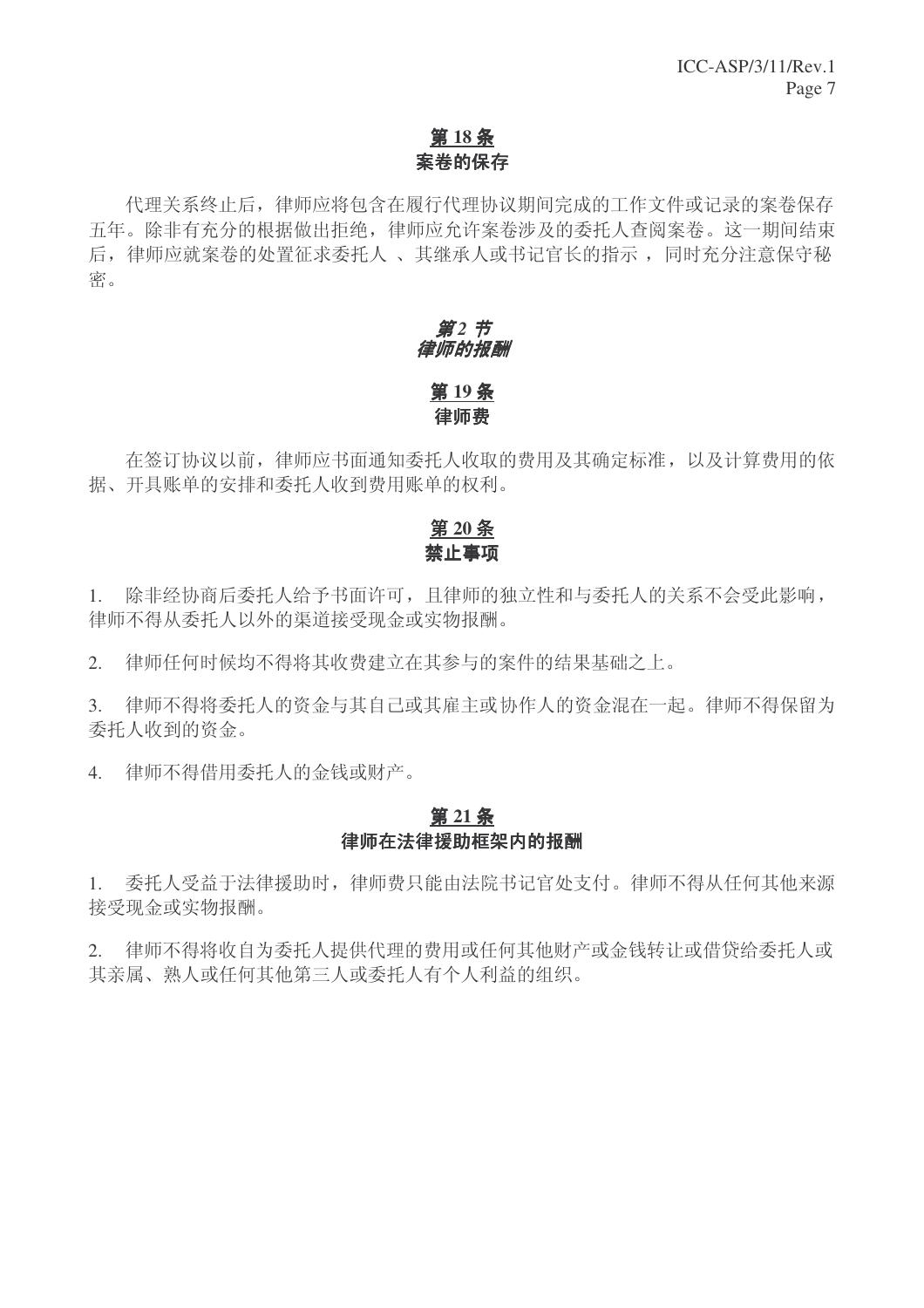# 第3章 代理协议的实施

#### 第1 节 与法院的关系

# 第22条 与各分庭和法官的沟通

除非法官或审理案件的分庭准许律师如此,后者不得:

(a) 与法官或分庭就某项案件的是非曲直进行接触, 在诉讼的正当场合除外: 或者

(b) 将证据、笔记或文件转交给法官或分庭, 除非通过书记官处。

#### 第 23 条 对法院的坦诚

1. 律师应采取一切必要措施,确保其本人或律师的助手或工作人员的行为不会妨碍正在讲 行的诉讼,而且不会败坏法院的名声。

2. 律师本人亲自对受理和陈述委托人的案件负责,而且必须对所作陈述和提问的内容和目 的做出个人判断。

3. 律师不得欺骗或者有意误导法院。在得知一项陈述有误时,律师必须尽快采取一切必要 措施更正其本人或其助手或工作人员所做的错误陈述。

4. 律师不得提交以拖延诉讼或损害参与诉讼的一方或多方为唯一目的的任何请求或文件。

# 第24条 证据

1. 律师应随时保护以书面、口头或任何其他形式提交法院的证据的完整性。律师不得提交 明知有误的证据。

2. 如果律师有理由相信证据不会被毁灭或擅自更改,律师可以拒绝接受证据或将其还给来 源,并警告持有证据的人应遵守有关保护证据的法律。

3. 如果律师有理由相信证据可能被毁灭或擅自更改,或者如果委托人同意,律师应请法院 分庭根据《程序和证据规则》第116条下令收缴证据。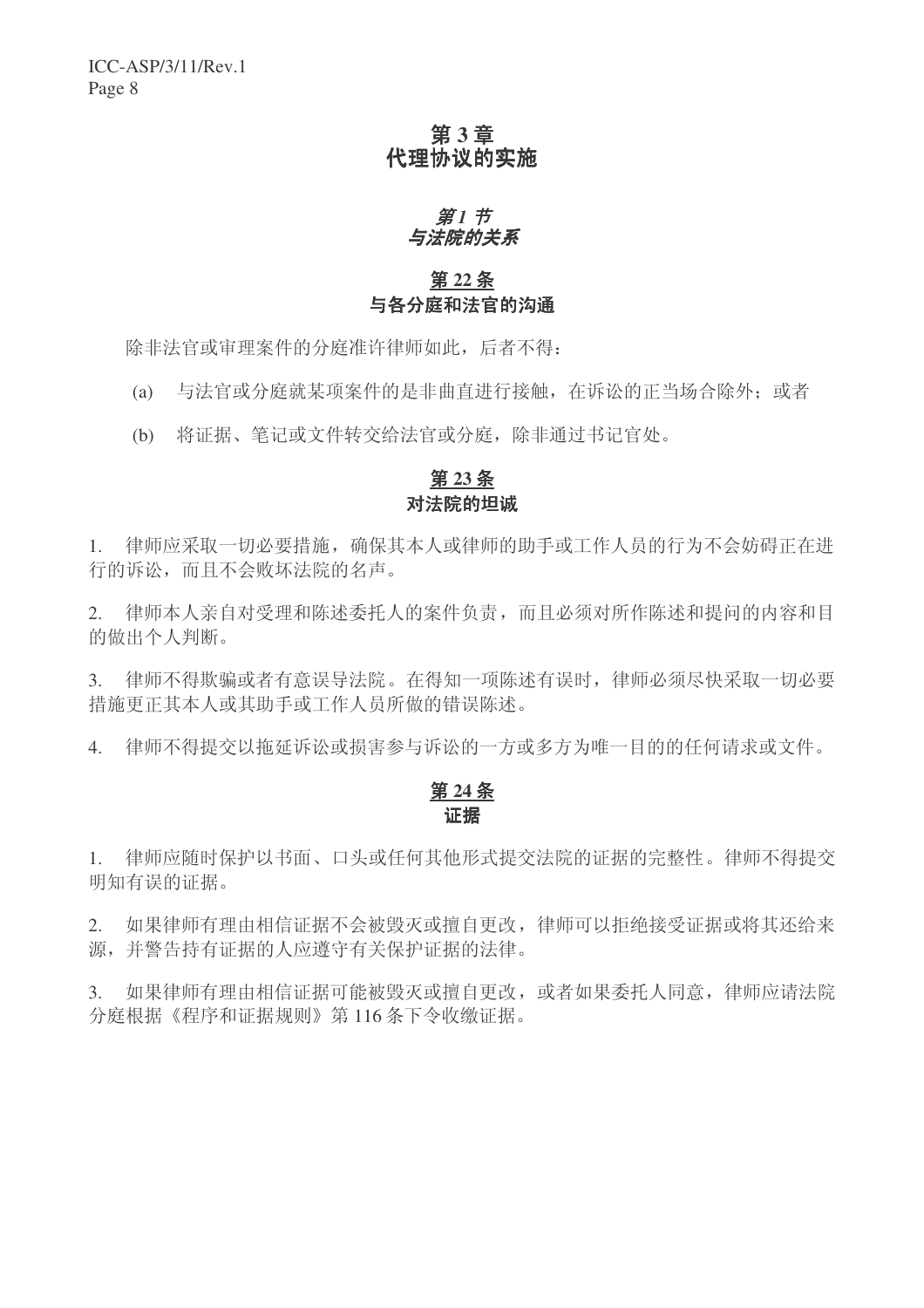#### 第2 节 与参与诉讼的其他方的关系

# 第25条 与未受代理之人的关系

- 1. 如果代理关系有此要求,律师可以为委托人的利益起见与未受代理之人联络和会晤。
- 2. 律师在与未受代理之人联络时应:
	- (a) 通知他们有权得到律师的援助, 以及在适用的情况下有权获得法律援助: 并且
	- (b) 存不损害律师与委托人的保密约定的前提下, 告诉他们律师所代表的利益以及与 他们联络的目的。

3. 如果律师在与未受代理之人联络或会晤时意识到存在潜在的利益冲突, 尽管有以上第 1 段的规定, 他(她) 应立即放弃与该人的任何讲一步接触或联络。

## 第26条 与其他律师的关系

1. 在与其他律师及其委托人相处时,律师的行为应做到公正、忠诚、有礼。

2. 代表在诉讼事项非诉讼事项上有共同利益的委托人的律师, 在商定就此事项交流信息 时, 他们之间的所有通信都应由律师认定为保密资料。

3. 律师不期望一份通信为保密资料时,应在一开始即明确声明律师之间的该通信不是保密 资料。

#### 第27条 与已经有律师代理之人的关系

律师不得直接与另一名律师的委托人交流,除非通过该名律师或得到该名律师的许可。

# 第28条 与同案被告人律师的关系

律师应始终独立代表他或她的委托人。律师不得与任何人签订有损于独立性或对他或她 的委托人应有的忠诚的辩护协议。

## 第29条 与证人和被害人的关系

1. 律师在法庭内外不得恐吓、骚扰或侮辱证人或被害人,也不得以任何方式对他们施加任 何形式的压力。

2. 律师应特别照顾性暴力、身体或心理暴力的被害人以及儿童、老人和残疾人。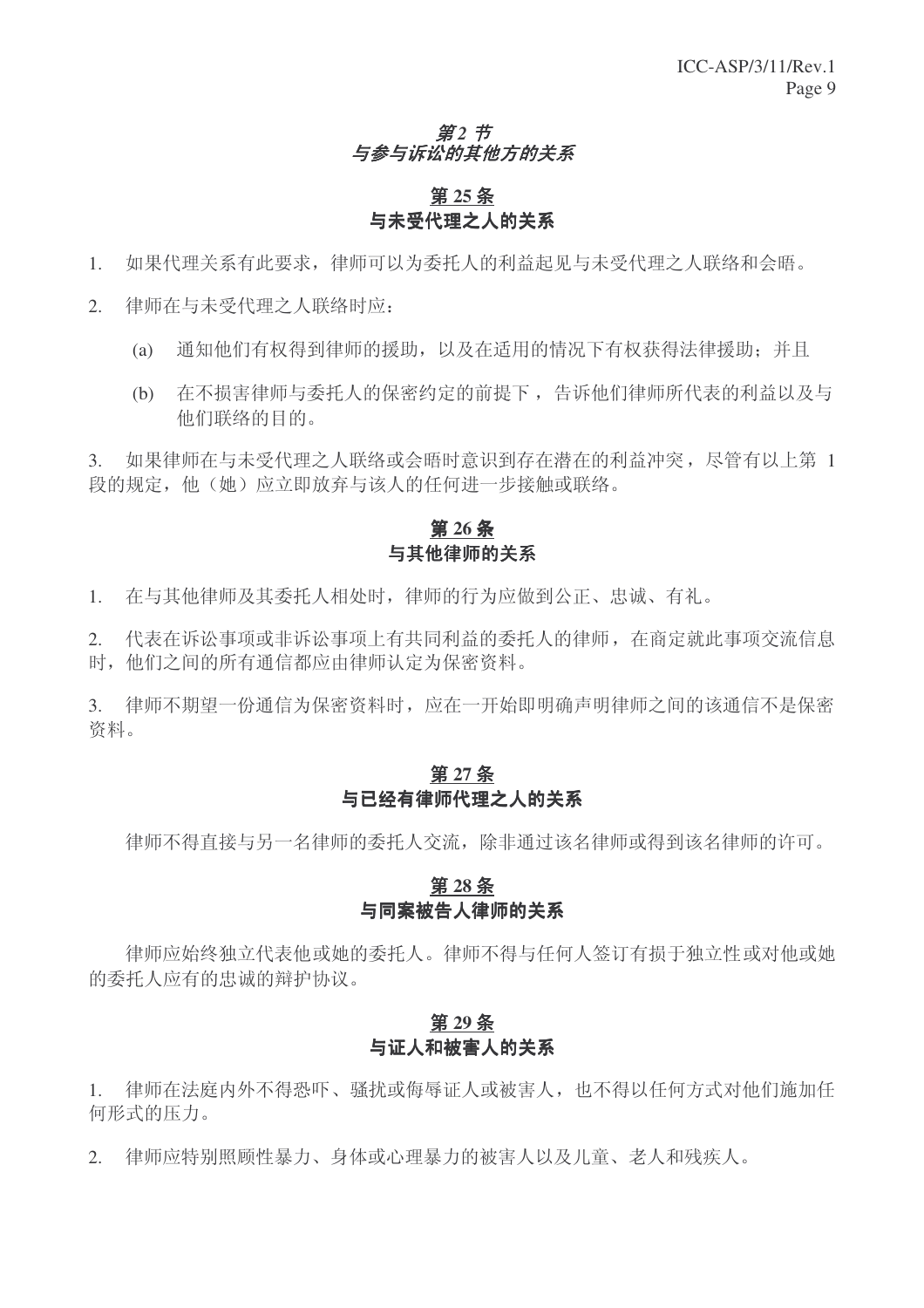# **30** ᴵ 公告

- 1. 律师可以出公告, 但资料必须:
	- (a) 准确:
	- (b) 不讳反律师的保密义务。
- 2. 律师不得直接或间接地谋求潜在的委托人的雇用。

# 第4章 纪律制度

# **31** ᴵ 与其他纪律制度的冲突

本章的目的不是以任何方式禁止或限制可能对受本准则管辖的律师适用的任何其他纪律 当局的纪律权力。

#### 第32条 不当行为

律师在发生以下情形时即属产生不当行为:

- (a) 讳反或试图讳反本准则、《规约》和对其强加重大义务的现行规章:
- (b) 故意协助或引诱他人这样做, 或通过他人的行为这样做;
- (c) 未能遵守有关的纪律当局在审理的诉讼中做出的裁决。

#### 第33条 对助手或其他工作人员的行为的责任

- 1. 律师在以下情况下应为其助手或工作人员违反本准则的行为负责:
	- (a) 律师命令或批准了有关的行为; 或者
	- (b) 律师知道或了解暗示可能发生讳反准则的行为的情况但没有采取合理的补救措 施。

2. 律师只有在他(她)没有向其助手或工作人员说明本准则和法院实施的法律中制定的标 准时才对其助手或工作人员的不当行为承担责任。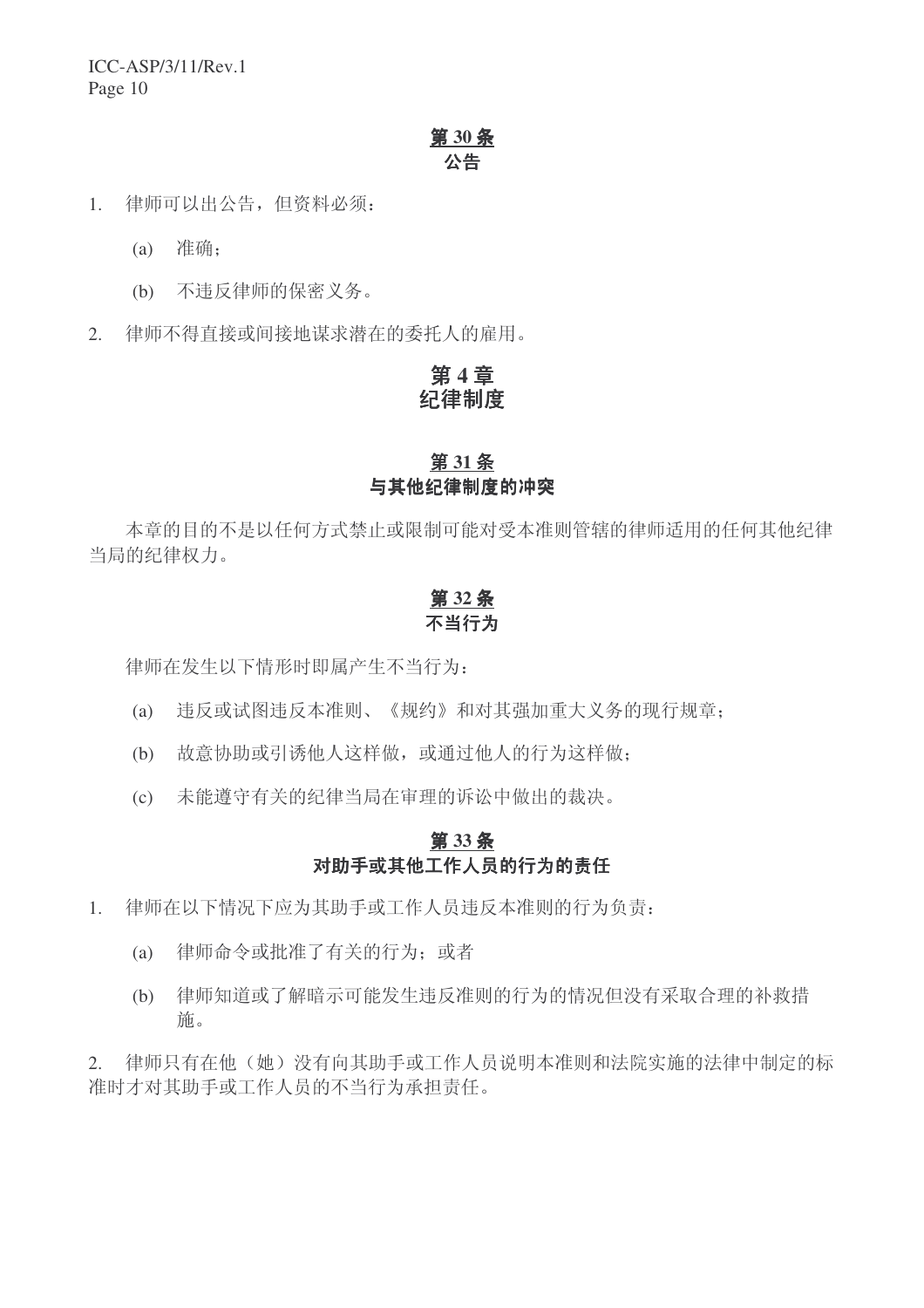# 第 34 条 对不当行为提起控诉

1. 对第 32 条和第 33 条所指的律师不当行为的控诉可由下列一方向书记官处提出:

- (a) 审理案件的分庭:
- (b) 检察官:
- (c) 其权利或利益可能受到指称的不当行为影响的任何个人或个人群体。

2. 控诉应当向书记官处的一名成员书面做出,但如果控诉人无法书面做出控诉时,也可口 头做出控诉。诉状中应说明控诉人和被控诉律师的身份,并应对指称的不当行为做出充分详 细的描述。

3. 书记官长应将控诉转交由书记官长根据《书记官处条例》指定的调查专员。

4. 书记官长可以主动向调查专员提交任何他或她认为构成本准则第 32 条所指不当行为的 任何事实。

5. 所有控诉都应由书记官长秘密保存。

## 第35条 诉讼时效

对律师提起不当行为诉讼的权利在代理协议终止五年后失效。

# 第36条 纪律委员会的组成和管理

1. 纪律委员会由五名成员组成, 其中四人是常任的, 一人是临时的。

2. 四名常任成员由律师代表根据《书记官处条例》选举产生,任期两年。他们最好应从公 认在道德规范问题上有能力的人士中选出。

3. 临时成员由管理和监督受到纪律诉讼的律师的活动之国家主管当局任命。

4. 常任成员可以连任一届。在他们的第一次会议上,他们将选出一人担任主席。

5. 纪律委员会的所有成员享有相同的权利和表决权。纪律委员会的决定由表决多数做出。 票数相等时, 主席享有决定票。

6. 任期到期的常任成员应继续审理他们已经开始审理的案件, 直至这些案件、包括所有上 诉都已结案。

7. 书记官长将指定一名书记官处成员担任纪律委员会秘书。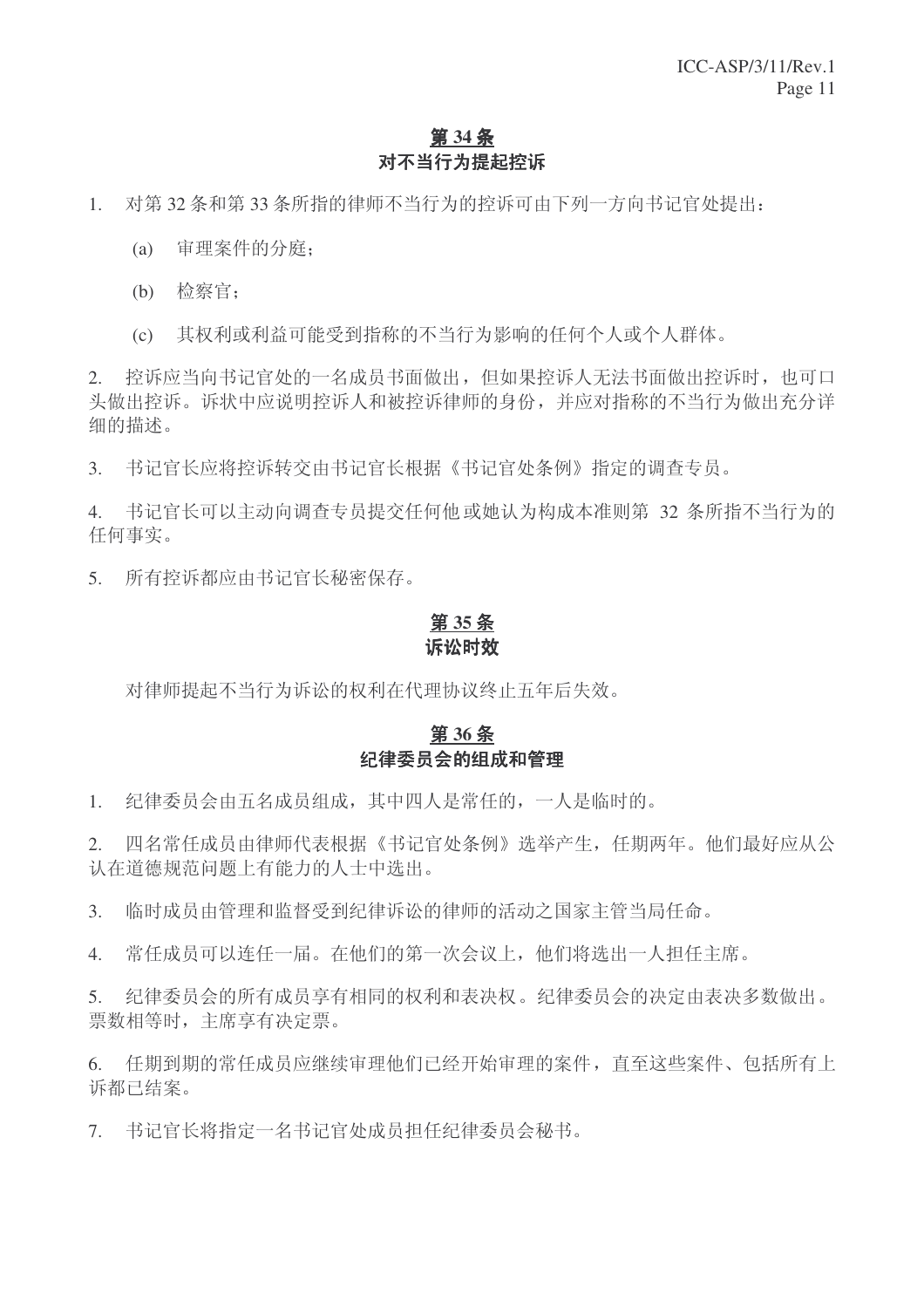# 第 37 条 法律的适当程序

1. 如果提出的控诉符合以上第 34 条的要求, 书记官长应将其转交受到纪律诉讼的律师, 后者必须在转交之日起 30 天内做出答复。

2. 答复中应说明指控的不当行为是否曾经或者正在由国家主管当局的纪律诉讼程序审理。 如果是的话,答复中应包括:

- (a) 对指控的不当行为做出裁决的国家主管当局的身份:
- (b) 国家主管当局说明指控的事实构成它的纪律诉讼程序审理的基础的证明函。

#### **38** ᴵ 纪律措施的互补性

1. 当指控的不当行为已经成为国家主管当局的纪律诉讼程序审理的基础时,纪律委员会中 的诉讼应暂停, 直到前者的诉讼程序做出最后裁决。

2. 纪律委员会应指定一名成员作为与国家主管当局的联络人,负责与该项诉讼有关的所有 联系和协商。

3. 受到纪律诉讼的律师应告知正在处理该事项的国家主管当局将诉讼的进展和它的最后裁 决通知纪律委员会没有收到裁决或者对收到资料不满意,它将继续开展它 的诉讼程序。

4. 纪律委员会在收到裁决时应立即:

- (a) 宣布诉讼结束: 或者
- $(b)$  声明:
	- (i) 国家主管当局的裁决没有涵盖或只部分涵盖了提交纪律委员会的不当行为, 因此诉讼将继续讲行: 或者
	- (ii) 国家主管当局不能或不愿意完成纪律诉讼, 因此将采用本章规定的诉讼程 序。

5. 在出现上述第3款和第4款(b)项的情况时,纪律委员会可以请接受纪律诉讼的律师提供 有关诉讼的详细资料,包括可能提交的任何记录或证据。

6. 对纪律委员会根据本条款做出的裁决,可以在纪律上诉委员会提出上诉。

#### 第 39 条 纪律委员会的诉讼程序

1. 如果调查专员根据掌握的资料认为有关不当行为的指控在事实上或法律上没有根据,他 (她)可以驳回控诉,不再进行任何进一步的调查。他(她)应将此通知原告。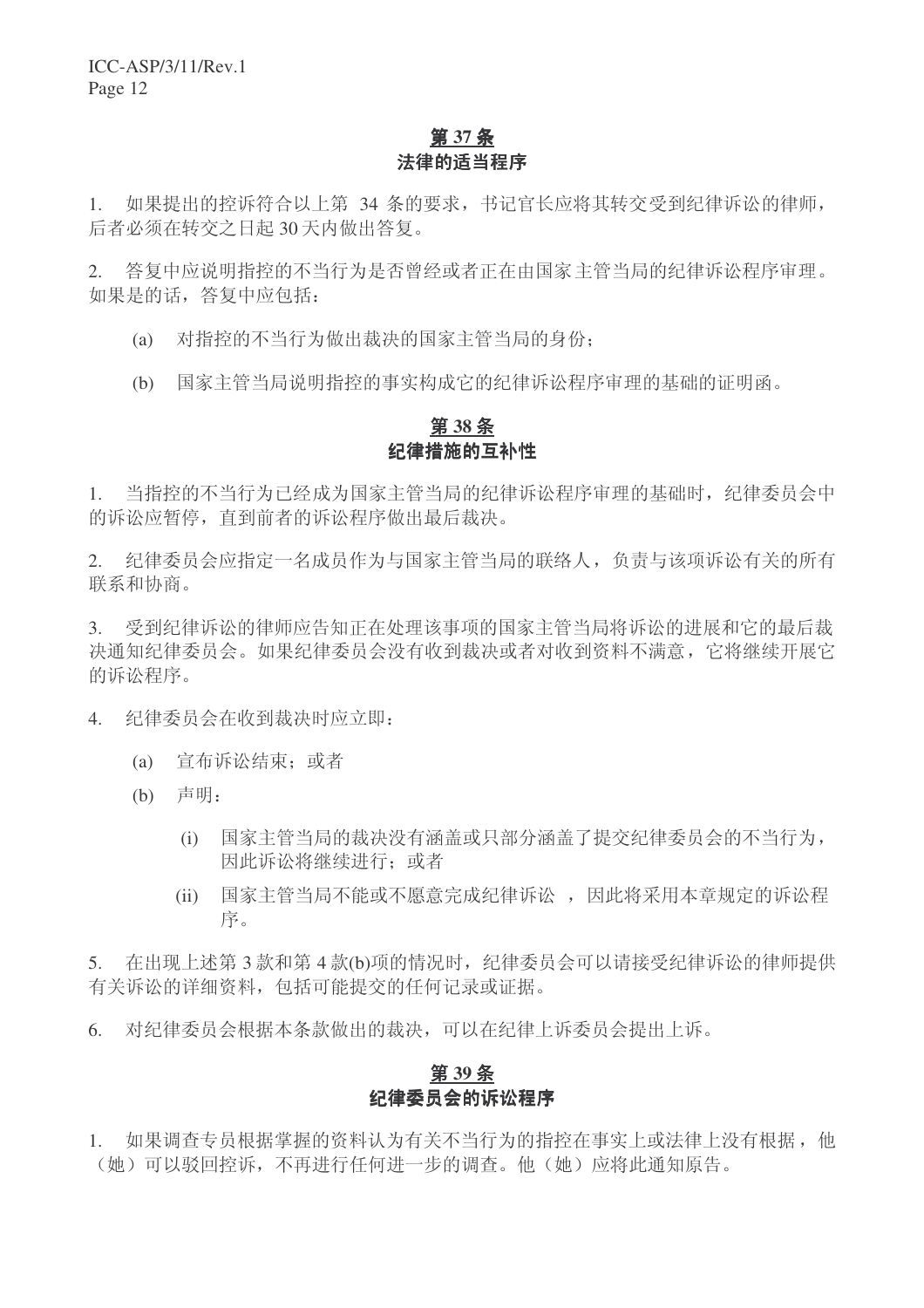2. 如果他(她)不这样认为的话,他(她)应立即对律师的指称不当行为讲行调杳,并决 定是向纪律委员会提交一份报告还是终止诉讼。

3. 调查专员应考虑到所有以口头、书面或任何其他形式提供的有关的和有证明价值的证 据。他(她)可以寻求书记官长的帮助,并应为纪律诉讼涉及的所有资料保密。

4. 调杳专员的报告应提交纪律委员会。

5. 纪律委员会的听证应是公开的。但是,纪律委员会可以决定召开非公开听证,特别是在 为了保护调查报告中的机密资料或保护受害人和证人时。

6. 应当传讯受到纪律诉讼的律师以及书记官长。纪律委员会还可以传讯它认为有助于确定 事实真相的任何其他人。

7. 在个别情况下,当指称的不当行为的性质会严重损害司法利益时,书记官长可以自行决 定或应调查专员的请求决定向律师出庭的分庭提出一项紧急动议,以使该分庭可以在适当时 宣布暂停该律师的出庭资格。

# 第40条 律师的权利和职责

1. 受到纪律诉讼的律师有权获得另一名律师的协助。

2. 被提起纪律诉讼的律师有权在纪律委员会保持沉默,纪律委员会将根据提交给它的其他 资料做出裁决。

3. 被提起纪律诉讼的律师有权了解调查人员的报告内容以及调查员收集的资料。

4. 被提起纪律诉讼的律师应获得必要的时间为其辩护做准备。

5. 被提起纪律诉讼的律师有权亲自或通过其律师质询纪律委员会传唤出席作证的任何人。

## 第41条 纪律委员会的裁决

1. 纪律委员会可以根据提交的证据裁定没有发生不当行为, 或者裁定受纪律起诉的律师确 有指控的不当行为, 由此结束诉讼。

2. 裁决将公布于众。对裁决应做出解释,并应以书面形式公布。

3. 裁决应通知受到纪律起诉的律师以及书记官长。

4. 当裁决确定之后, 应在法院的官方日报上发表, 并应转告国家主管机关。

#### 第42条 制裁

1. 当判定确有不当行为时,纪律委员会可以做出下列制裁: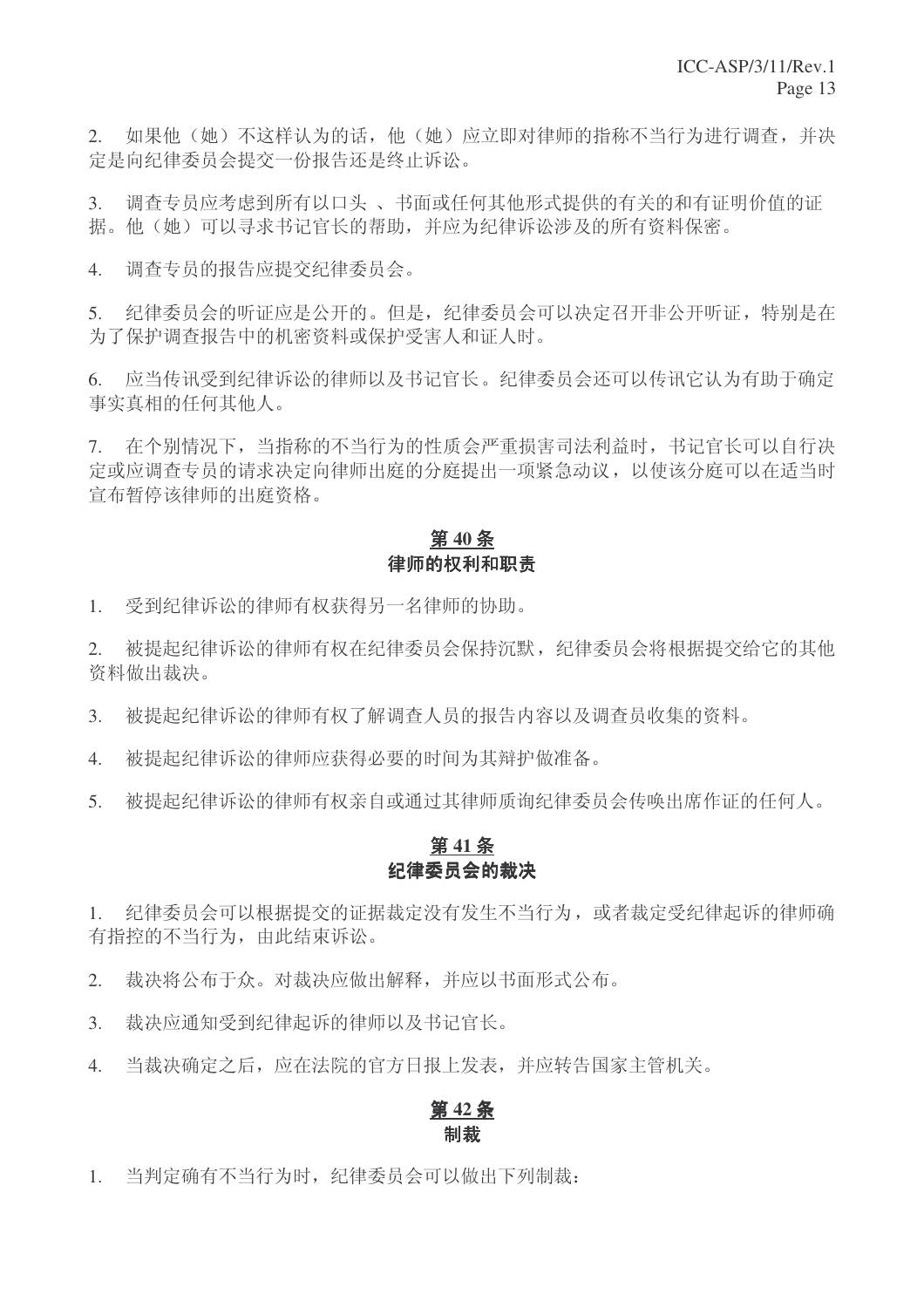- $(a)$  告诫:
- (b) 公开训诫并记入律师个人档案:
- (c) 最多课以 30,000 欧元罚款;
- (d) 暂停在法院从业的权利, 最多不超过两年:
- (e) 永远禁止在法院从业,并从律师名单上除名。
- 2. 劝诫可以包括纪律委员会的建议。
- 3. 作为一般原则,诉讼费应由被制裁律师承担。

## 第43条 卜诉

- 1. 被制裁的律师和调查专员有权对纪律委员会的裁决提出上诉。
- 2. 上诉应在做出裁决之日起一个月内通知纪律委员会秘书处。
- 3. 纪律委员会秘书处应将上诉转交纪律上诉委员会秘书处。
- 4. 纪律上诉委员会将按照纪律委员会遵循的程序对针对事实或法律事项提出的上诉做出裁 决。

## **第44条** 纪律上诉委员会的组成和管理

- 1. 纪律上诉委员会对针对纪律委员会的决定提出的上诉做出裁决。
- 2. 纪律上诉委员会由六名委员组成:
	- (a) 包括一名法院副院长在内的三名法官,由院长从没有参与审理律师受到纪律诉讼 的职业行为所涉案件的法官中指定:
	- (b) 三名律师, 由律师代表根据《书记官处条例》的条款、最好是从在道德规范问题 上具有公认能力的人员中选举产生, 任期二年。
- 3. 纪律上诉委员会成员的职能与纪律委员会成员的职能不可兼容。
- 4. 由法院院长指定的副院长法定出任纪律上诉委员会的主席。
- 5. 纪律上诉委员会的决定由表决多数做出。如果表决票数相同,主席将拥有决定票。